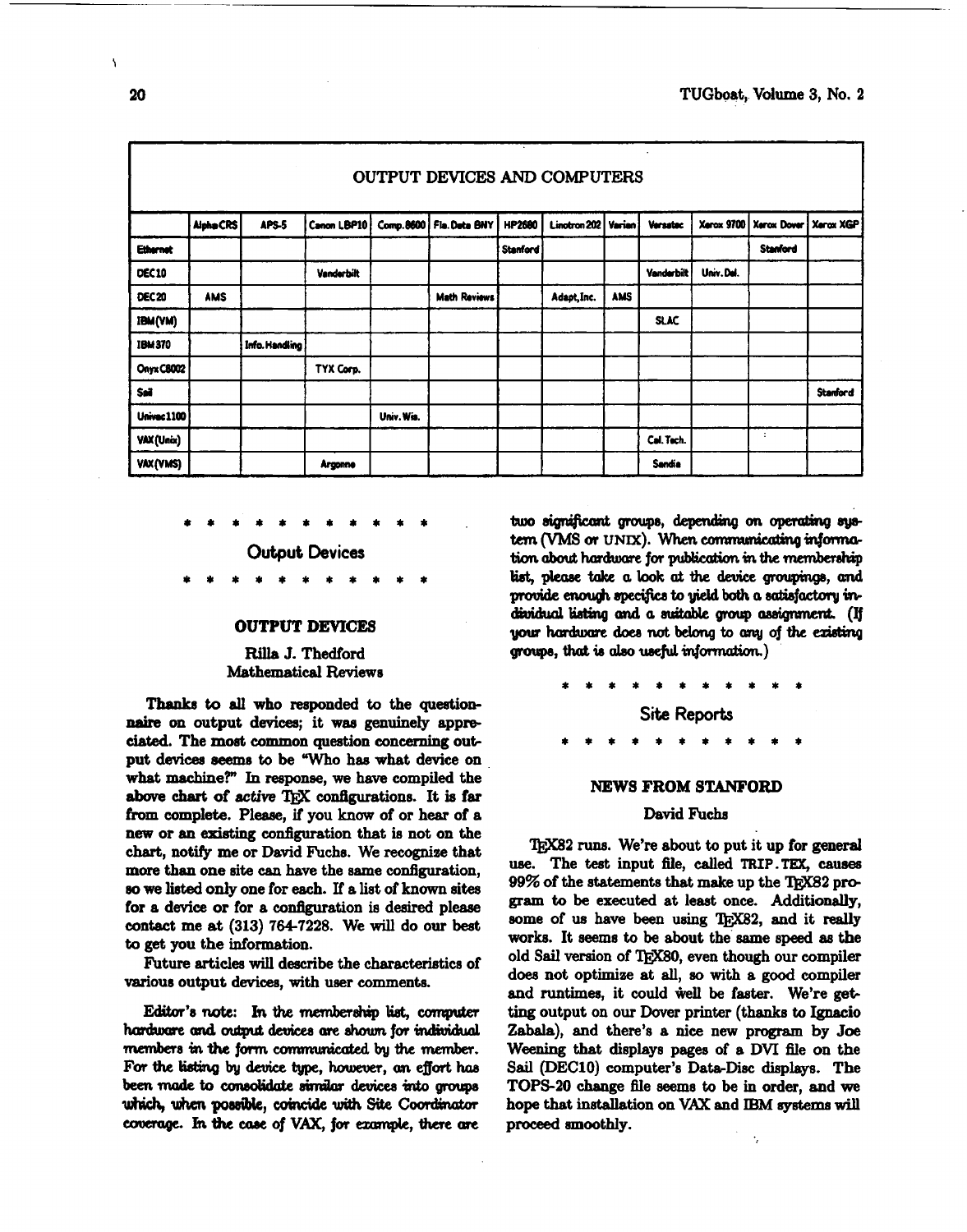# TUGboat, Volume 3, No. <sup>2</sup>

 $\frac{1}{2}$ 

Professor Charles **Bigelow juet arrived** to **start**  the joint Art Department and Computer Science Department **Program** in Digital **Typography.** He and his students **will** be telling us everything that is wrong with  $T_FX$  and **METAFONT**.

We have been in contact with Max Díaz, and he **haa** accepted our invitation to stop by and update his Fácil TEX macro package.to work under TEX82. It may even be given new featurea based on the added flexibility of **'QjX82.** 

Joe **Weenipg** worked out a first draft of PLAIW.TEX (the new name for BASIC), which Professor **Knuth** is now polishing up. In the next few days, WEAVE will be changed slightly to work with **TRX82**. When this is done, we'll be making up a new distribution tape with the whole *system,*  **so** now might **be** a good time to send Ron Code an order form for 'complete, debugged TRX82'. The new tape wiJl include new versions of some of the Computer Modern fonts, but not **all.** The follow**ing** release, which will come out along with the first version of **the 'IjjX82** manual, wiU have a whole new version of Computer Modern; you may **wish** to wait for the **latar** distribution because it will **also** include a more widely user-tested **as** well **as** whatever change files we receive from those of you who have brought it up.

Version 2 of DVI format is now frozen. There are some changes from the documentation handed out at the recent TUG meeting. These changes allow DVI files to be read from front to back, for systems that **can't** do a random access to dind the postamble. Thia also helps systema that utilize **Unix-like**  pipea-you **can** pipe the output of l\$jX right **into** a DVI-to-device translator program. I extracted the relevant module8 from **TEX. WEB** and ran **WEAVE** on them-the results appear elsewhere in this issue of TUGboat (our Dover printer was used for this, so pleaae excuse the reproduction quality). The revised sections **are** the ones dealing with the 'preamble', 'postamble' and 'font def' commands. The preamble **contains** the static job information; font def s appear **all** through the DVI file **ae** new fonts are defined, **as**  well as in the *postamble* as before.

As a study in the feaeibility of automatic Pascalto-C translation, I recently translated TANGLE **into** C by hand. The results work both on our V. **(running** Berkeley **Unix)** and on our **SUN** sb tions (with M68000 micro-processors running standalone, **reading** and writing files **over** the Ethernet). Interestingly, both versions **run** at about the same speed, but TANGLE is an I/O bound program, **SO thie** *may* **not be too significant. On** the other hand, TANGLE **running** on VAX/VMS Pascal runs a fair bit slower, probably because the character-bycharacter runtimes are very slow. In any case, this is a reasonably hopeful sign that TEX82 on small computers will be feasible. We're hoping to find a good **Pascal** compiler for the **M68000** soon, but none **seeme** to be available right now. We intend to **go**  ahead with the C translation effort, which is another path to getting TFX82 onto micro-processors, but there are problems here **aa** well. In particular, TANGLEC found one bug in the **M68000** C **com**piler **which** no one **haa** yet managed to fix. **Our**  SUNS with stand-alone **Unix** will be **arriving** soon, **so we'll** have more information next time.

Autologic continues to be the photo-typesetter manufacturer most sensitive to the TEX community. Autologic continues to be the photo-typesetter<br>manufacturer most sensitive to the T<sub>E</sub>X community.<br>They have designated an official T<sub>E</sub>X person, Peter<br>Jedrasiek, who can be reached at 213-889-7400. I Jedmejek, who **can** be reached at **213-889-7400.** I suggest you give **him** a call and tell him you're out there. Autologic **has also** officially requested raster information on **METAFONT** fonts, e.g. the Computer Modern family, so that they can provide them to their users. We're delaying them, **since** an overhauled version of Computer Modern is next on Professor Knuth's to-do list.

### **FIXES TO KNOWN BUGS IN TEX/370**

## **Susan Plass**

About twenty-five sites have obtained **TFX80** in the form distributed by the Stanford **Center** for Information Technology (CIT) as TFX/370. Many thanks to those patient people who have installed this version and found, **ked,** and reported bugs in it. The following **list** represents an amalgamation of the problems those users have found and how they have been corrected.

In ASCIITBL: Change line 34 from  $\mathcal{X}'$ **4F'**) to  $\mathcal{Y}'$  (X'5A') and line 125 from  $\tau$  (X'6A') to  $\Gamma$  (X'4F')<br>
In SYSDEP: In SYSDEP:<br>Change the assignment statement  $chrX[{}'7E'x] := D0'xc;$  (\*  $\neg rc*)$ in line 333 to  $chrX[7E]x := '5F'xc; (* \neg \neg *)$ After line **1143** add the following:  $$ **THEN BEGIN**   $e$ *off* := *true*;  $buffer := 1$ ;  $buffer[buffer] := 13;$ **got0 0; END** ;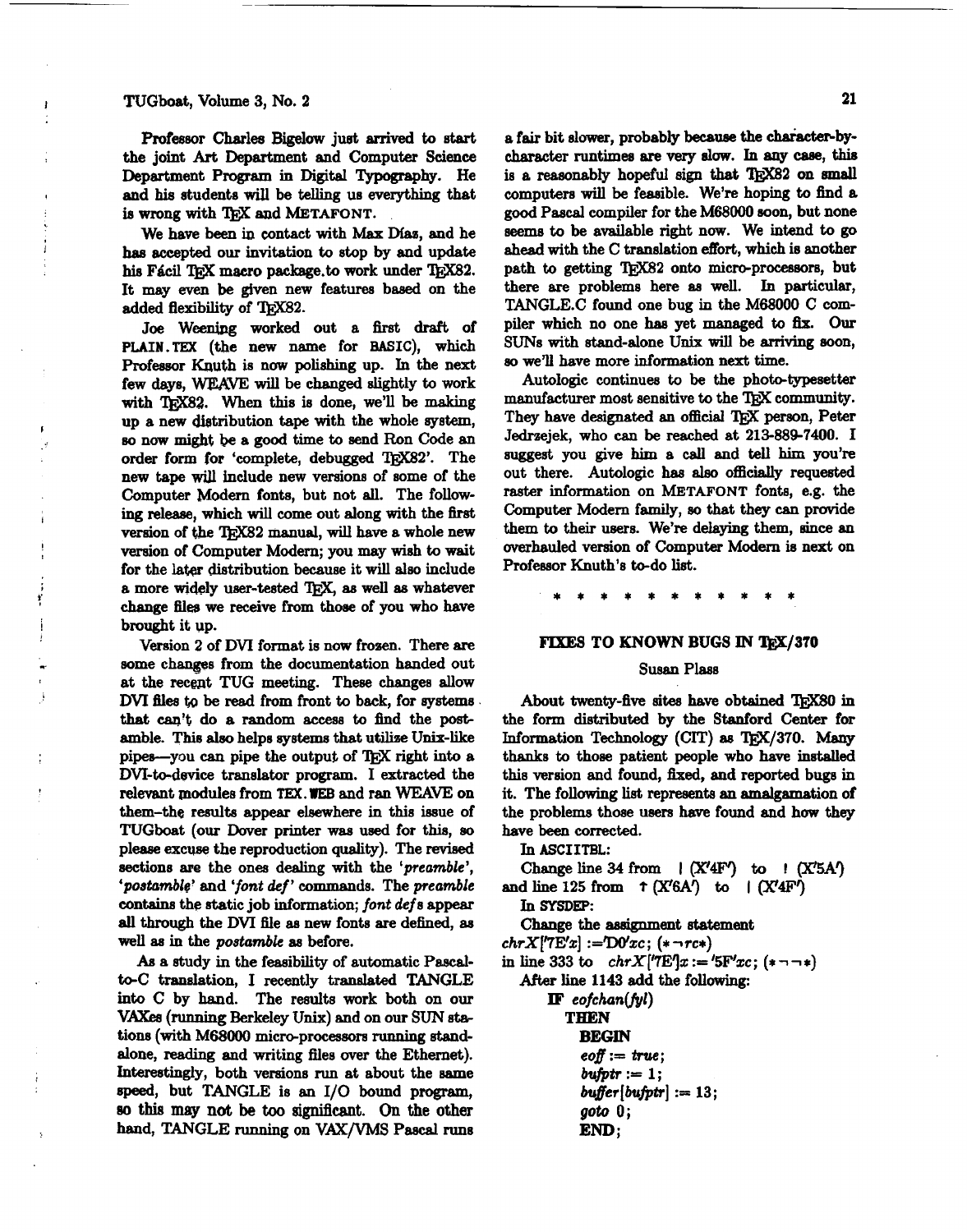In addition there are **several** problems with **\send files.** The **text** to be sent muet **have** length less than the **LRECL** for that file. And in line 1540 **change** 

$$
rwritefile(fil, 'DDNAME = 1 | trim(fname));
$$

to ruritefile(fil,fname);

**Change line 1584 from <b>ELSE IF**  $f_j \leq 8$  to **ELSE IF**  $fi < = 8$ 

The development effort for QjX at **CIT is** now directed at installing TEX82. I expect to report on our progress at the next meeting, and I encourage others who are also installing T<sub>R</sub>X82 to report back on **your** efforts either to me before the meeting or at the IBM Birds of a **Feather** eeeeion at the **March**  meeting.

# **IEX INSTALLATION AT THE** UNIVERSITY **OF MICHIGAN**

#### Paul Grosso

ABSTRACT. Work has been done at the University of Michigan to convert parts of the **TRX** system to run under MTS. Currently we **hsve the capability to** run **and produco** teat **output on a Linotron 202 typesetter in atandard,**  bold, **and italic** fonta **in a variety of point dree. Further work** needs **to be done on input** macro packages and the user interface as well as the  $i$  **support** of other output devices.

Over the past year, the joint IBM/University of Michigan Word Processing Project **has** been experimenting with parts of the 'QjX **system. Having gained** much experience with it **aa** well as some related **eoftware,** the University of Michigan (UM) ordered a Pascal/VS copy of TFX from the Stanford **Center** for Information Technology (CIT) designed to run under IBM'S MVS operating **system.** 

The Word Processing Project **(WPP)** has an IBM  $370/148$  running VM/CMS, MVS, and MTS **(Michigan Terminal System) with a network connec**tion to UM's Amdahl 470V/8 running MTS (MTS-UM). When the tape came from Stanford (in record time-a **week** after we mailed out our order we had a **tape** in our hands), we read most of the files directly into files under VM/CMS; one file, that containing the font file partitioned data set, **waa** written in "unloaded format", so we read it under MVS and transfered the individual font files to VM.

'I@C compiled with no problems; with a **few**  vM file definitions (to reassign files to DDNAMES), **TEXPRE** ran generating **TEXINTBL.** A few more file definitions and T<sub>RX</sub> generated a DVI file for a sample input file. We then transfered the files to the MTS operating **system** on the 148 (MTS-WPP) and made **eeveral changes** to the **SlSDEP** module to con several changes to t<br>TEX to run on MTS.

Fie naming convention8 were the major **changes**  including the removal of most file extensions, **al,**  lowing file names of up to 20 **charactera** including **periods, altering** the option specifications of the RESET and REWRITE calls for MTS usage, **and** *chq*ing the **PDSIN** call used to open font files into a stan. dard RESET **call.** 

Some values in the ASCII  $\leftrightarrow$  EBCDIC tables had to be altered to allow for differences between the EBCDIC codes that IBM and MTS uses for some of the characters; we had some hard to trace problems before these differences were noticed-would **you**  believe the characters in question were \ **(backslash),**  (grave),  $\{$  (left curly brace), and  $\}$  (right curly brace). Then there were the differences in character sets caused by the discrepancies between standard ASCII and Stanford SUAI code. Presumably because the right curly brace is '175 in ASCII and '176 for SUAI, the CHRX array in SYSDEP had both the '7D'x and '7E'x mapped **into** 'DO'x (right curly). Normally in ASCII (and to be coneistent with its inverse in the **OROX array),** '7E'x ahould get mapped into **'5F'x**  (not-sign or tilde)

We **ale0** had some problems with **ASCIITBL.** Line 34 (character '042) **was** a vertical bar ( **l** or **'4F'x)**  and ahould have **been** an exclamation point ( ! or '5A'x). Line 95 (character '136) was a not-sign  $(\neg$ or '5F'x) which we changed **to** a cent-sign (+ or '4A'x) to **agree** with **SYSDEP.** Line 125 (character '174) was a broken vertical bar  $($   $,$  or '6A'x) rather than the vertical bar **expected** by **SYSDEP** ( I or '4F'x). Finally to **maintain** consistency with the right curly brace change to **SYSDEP** mentioned above, lines 126 and 127 (characters '175 and '176) **were**  changed from **ALT** and right curly to right curly **(1**  or 'W'x) and not-eign **(1** or **'5FYx)** respectively. (Of course, the chcode declaration in the BASIC macro file making character '176 a close delimiter had to be changed accordingly.

We encountered a Pascal/VS problem running TEXPRE on MTS. Due to its large memory requiremente (and some glitches in the MTS Pascal/vs), we had to **increase** the STACK and **HEAP** Pascal/VS run-time **parameters** to **get TEXPRE** to **run** properly. iteelf bombed **reading** font files that **had** lines that had been padded with a **blank** (introduced be-**Call88** file8 are **Shipped** from VM/CMS **b** MTS-WPP through a "virtual card reader," and MTS trims **ali**  but one **blank when** trimming file **lines).** When this **wae corrected, we nm acmes several** problema with  $\frac{1}{2}$  the code in **INLN** in SYSDEP.